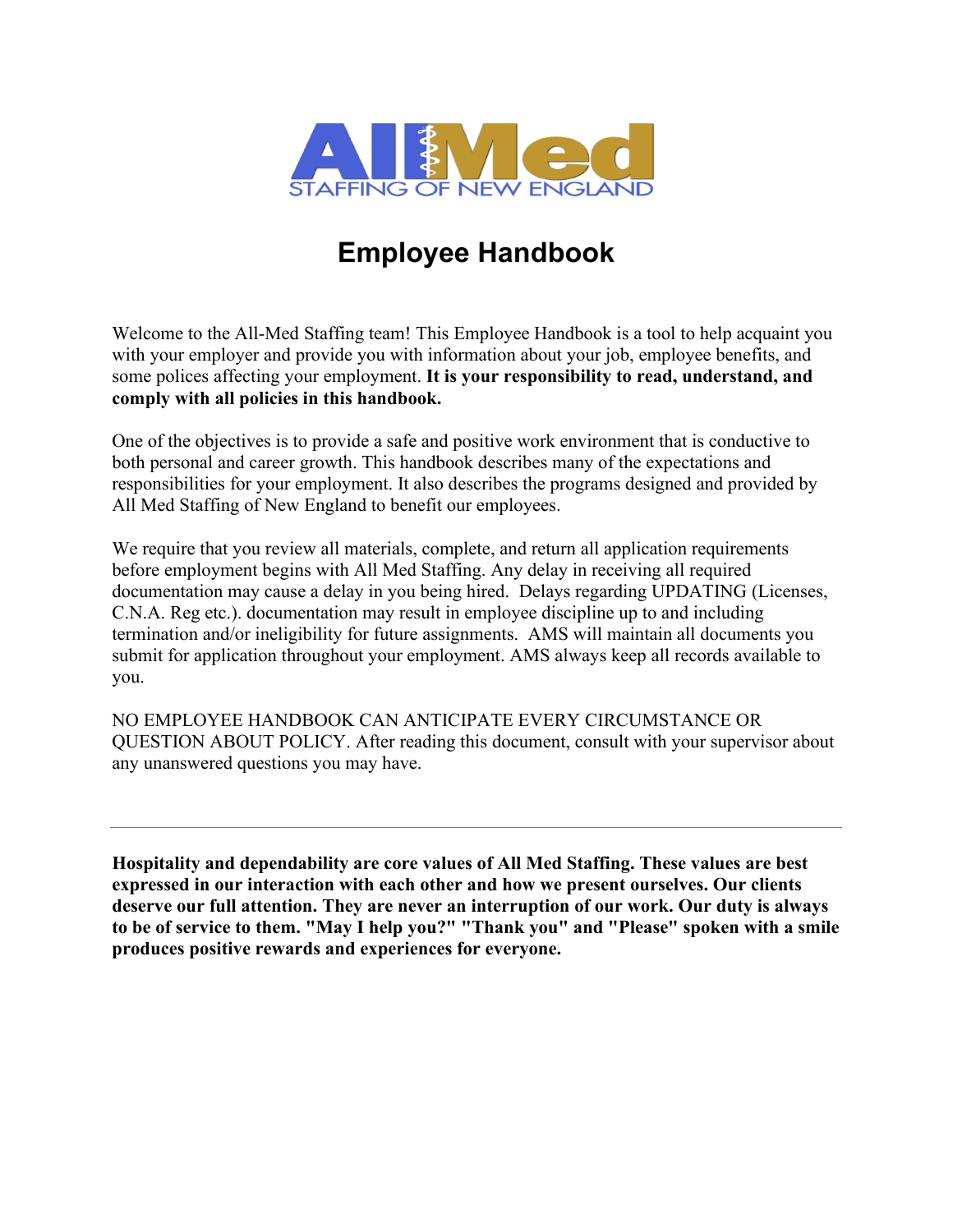# **All Med Staffing of New England Mission Statement**

Our mission is committed to the highest quality of service to both our clients and job applicants. With over 40 years of experience within our office team we can manage the staffing needs of our clients with ease and simplicity. To our employees, we promise to work diligently on your behalf to provide you with assignments that enhance your personal care.

goals while offering exceptional pay and benefits.

As our motto says, "**Because Staffing should be Simple**".

Company Contact Information

**Address: 744 Roosevelt Trail Windham, Maine 04062 Phone: (207) 894-5833 Fax: (207) 892-2510 Office Hours 8a-4p Mon- Friday On Call after hours and weekends (207) 894-5833**

General Policies, Protocols, & Procedures

**1.0 Employment at will:** Your employment with AMS is at will and this handbook in no way constitutes a contract for employment. Both the employee and AMS have the right to terminate employment

**2.00 Equal Opportunity Employer:** All Med Staffing is an equal opportunity employer, and we do not and will not discriminate on the basis of race, religion, national origin, sex, sexual preference, age, handicap, marital status, or status as a disabled veteran. Information provided during employment on any application or personnel form will not be used for any discriminatory purpose. AMS Employees found to be engaging in discriminatory practice will be subject to disciplinary action, up to and including termination of employment.

**3.00 Wage Policies:** Payday falls on Thursday of each week, assuming that your timecard is received no later than Sunday by12n Eastern Standard Time. If your timecard is incomplete or late, your paycheck may be delayed until the next pay period.

**4.00 Employment Relationship:** At all times, employees of AMS are under the supervision of client-approved representatives. AMS will comply with and has sole responsibility for compliance with all applicable federal and state laws and regulations concerning wages, benefits, liability/insurance, and fair employment practices, and all other indicia of the employer/employee relationship.

**5.00 Resignations/Cancellations**: If you accept another job while on assignment or after accepting an assignment for AMS you are required to fulfill your assignment by completing the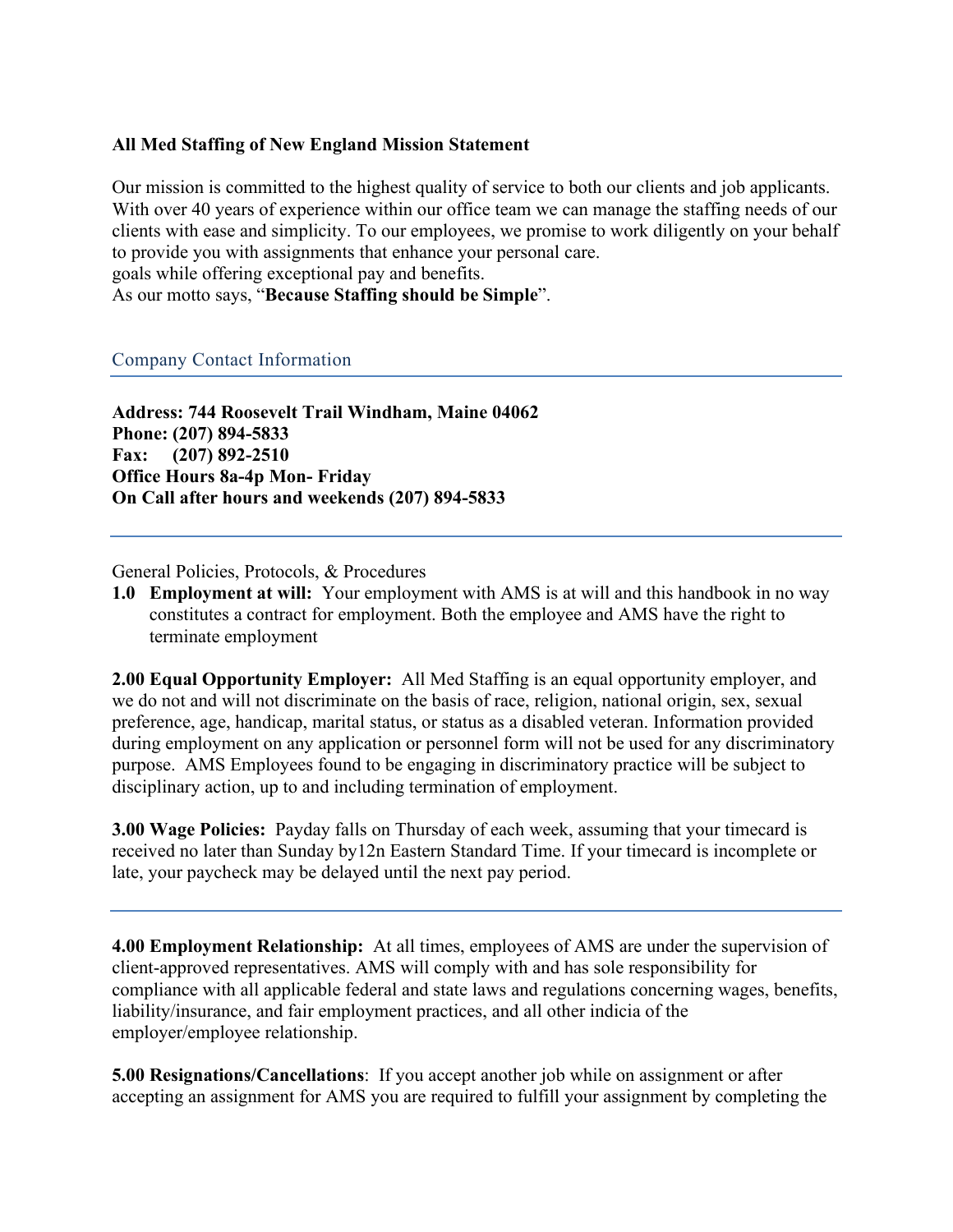term of the agreement. Please alert your supervisor immediately of any such change in plans so that arrangements can be made to find a replacement for the client.

**6.00 Dependability:** AMS reserves the right to terminate any employee on the grounds of **undependability, work performance, or attitude.** All employees are required to arrive at work promptly at their scheduled times. Employees who are unable to arrive as expected should contact their supervisor as soon as possible (4 hours minimal). We will except an emergency that an employee can prove. Employees who have a history of excessive tardiness or absenteeism (3 unexcused) are subject to disciplinary action and possibly termination. If employee fails to come to work or call in to report their absence these actions will interpreted as job abandonment. If for any reason you are dismissed, we will provide you with documentation that shows just cause for our decision at your written request.

**7.00 Harassment** – AMS will not tolerate in anyway the harassment of its employees. The term "harassment" includes but is not limited to, slurs, jokes or verbal or physical conduct relating to an individual's race, color, sex, sexual preference, religion, national origin, citizenship, age, or disability.

**7.01 Sexual Harassment** – All employees are allowed the right to work in an environment free from sexual harassment. AMS will not permit the sexual harassment of any employee, client, or candidate, current or prospective by another employee, supervisor, candidate, client, or vendor.

**7.02 Harassment Circumstances:** Sexual harassment can occur in a variety of circumstances, including but not limited to the following:

The victim as well as the harasser may be a woman or a man. The victim does not have to be of the opposite sex.

The harasser can be the victim's supervisor, an agent of the employer, a supervisor in another area, a peer or co-worker, or a non-employee.

The victim does not have to be the person harassed but could be anyone affected by the offensive conduct.

Unlawful sexual harassment may occur without economic injury to the victim. The harasser's conduct must be unwelcome.

**7.03 Harassment Reporting Protocol:** If you believe that you are the victim of sexual harassment you may make your concerns known by directly informing the harasser that the conduct is unwelcome and must stop. Advise the individual's supervisor if you do not wish to communicate directly with the person whose conduct is offensive or if direct communication with that person has been unsuccessful, contact HR Director.

# **7.04 Problem Resolution**

Contact your direct supervisor at AMS,

If you have raised an issue and it is not getting proper attention or unable to resolve, relay your concerns to the next level of management.

If assistance is still needed or if you are uncomfortable taking the above steps, contact the HR Director or Operations Manger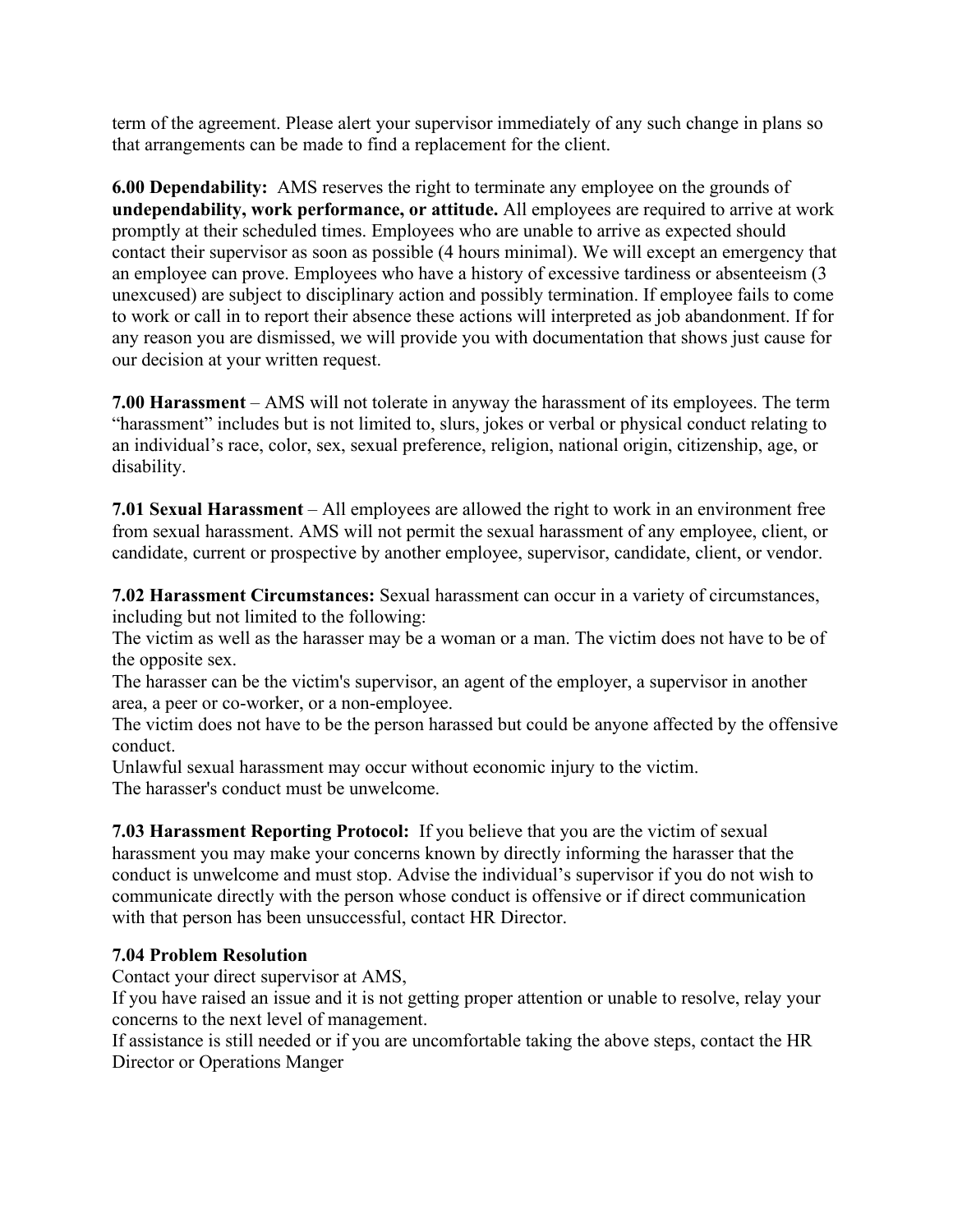All issues and/ or complaints should be reported to management without fear of retaliation or reprimand. All management must report all alleged acts of discrimination or harassment to the HR director. The company will act immediately to investigate and correct any improper conduct. Special care will be taken to ensure that information is disclosed only to those parties whose involvement is essential in the resolution of the matter.

# **8.00 POLICIES AND PROCEDURES FOR EMPLOYEE SCREENING AND NOTIFICATION OF CLIENTS OF REQUIRED EMPLOYEE INFORMATION**

AMS, its employees, and its clients have a strong interest in promoting workplace and patient safety. AMS takes seriously its responsibility to provide qualified employees to clients consistent with professional standards. AMS is committed to maintaining a safe working environment and takes reasonable steps to provide & address health and safety concerns of clients. AMS seeks to hire and retain qualified employees who are committed to the same high standards of care and client service. Excellence in patient care and client support is attainable only through the collective efforts of AMS and its qualified employees.

In furtherance of these important interests, AMS may, in its discretion, require employees seeking potential placement at work assignments to undergo certain screenings and tests both prior to and during employment. Clients of AMS may also request to review results of screenings and tests, may request an individual employee to undergo additional screenings or tests, or may request AMS to verify any and all information pertaining to an employee prior to placement at a work assignment. AMS is obligated to respond to all reasonable requests from clients for information about employees prior to or during placement at work assignments.

By choosing to work at All Med Staffing, employees recognize the importance of such information and the need to provide such information to clients in the employment process. Employees agree to cooperate with AMS to obtain and provide information requested by clients. Employees also authorize AMS to release all necessary information to clients or prospective clients. All information about an employee obtained during the application process and during employment shall become part of an employee's employment file. Employees understand and agree, as a condition of employment or continued employment that AMS reserves the right to provide any information about an employee obtained during the application process or during employment to clients or prospective clients for the purposes of a work assignment.

As part of the employment application process, AMS typically verifies information pertaining to employees, including thorough inquiries into past employment history and reference checks with former employers. Such verification procedures may also occur during employment with AMS. All employees acknowledge the right of AMS and clients to verify employment history.

AMS also requires a **criminal history background check** and other lawful background check on all employees prior to commencement. AMS, in its discretion, reserves the right to deny employment or to terminate employment based upon the results of any lawful background check. AMS also reserves the right, in its discretion, to transmit the results of any criminal history or other lawful background check(s) on employees to clients or prospective clients prior to placement opportunities.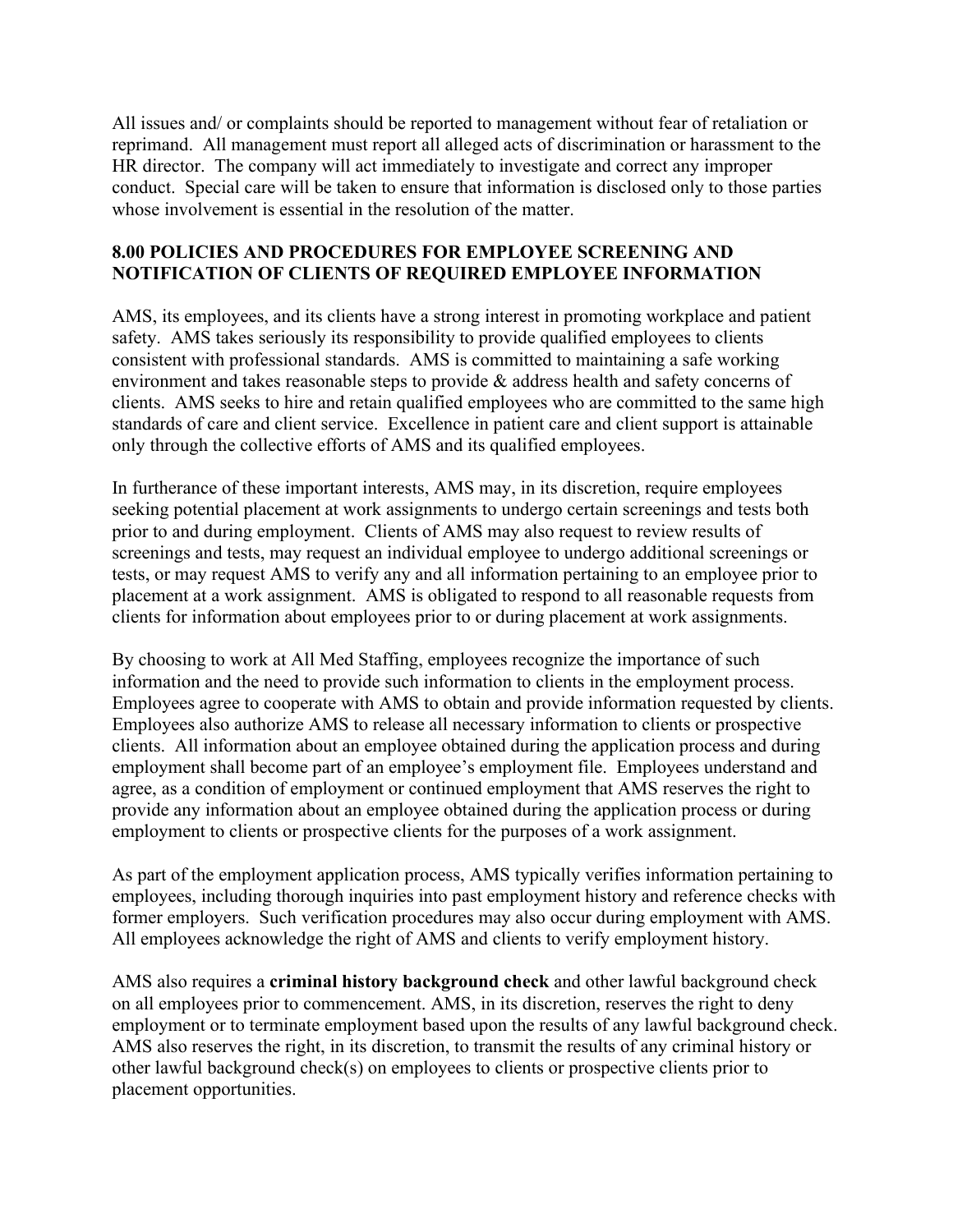AMS, in its discretion, will also require employees seeking potential placement at work assignments to provide the following information prior to or as a condition of continued employment: post-employment physician health statement; TB screening, COVID-19, (via manteaux, x-ray, swab, and or treatment results); measles, mumps, rubella, varicella titers or vaccination dates; Hepatitis B vaccine dates/ titer results or signed declination form; and colorblind test scores. AMS reserves the right, in its discretion, to transmit the results of any such tests or screening to clients or prospective clients prior to placement opportunities.

# **AUTHORIZATION AND WAIVER AND RELEASE OF LIABILITY**

By accepting employment with AMS, the employee agrees to cooperate with AMS to obtain and provide information requested by clients. The employee authorizes AMS to release all necessary and required information about an employee obtained during the application process and during the course of employment to clients or prospective clients. The employee understands and agrees, as a condition of employment or continued employment that AMS reserves the right to provide any information obtained during the application process or during the course of employment to clients or prospective clients for the purposes of a work assignment.

By accepting employment with AMS, the employee hereby releases and waives all claims against AMS in any way arising out of or related to providing all employment information to any clients or prospective clients. The employee further releases and waives all claims against any clients or prospective clients arising out of or related to the request, receipt, or reliance upon such information transmitted by AMS.

**9.00 Authorized Drug Testing:** AMS is committed to a safe, efficient, and productive work environment for our staff, clients, and consumers. AMS takes seriously the potential safety and health risks if a staff member placed with a client uses or is under the influence of drugs on the job. AMS has a substantial and valid interest in prohibiting drug use that could affect the ability of staff effectively and safely to perform job duties. AMS attempts to ensure that its placed staff employees are drug free. AMS reserves the right to require an employee to undergo drug testing if AMS has a reasonable basis for believing that the employee is using illegal or illicit drugs. AMS has contracted with an experienced and reputable agency to collect required samples in the most non-invasive manner as possible, and to conduct all necessary testing. All test results will remain confidential, unless AMS is otherwise required by law or policy to disclose the results of drug testing. AMS will direct employees to the agency retained to conduct the testing for a scheduled appointment. If AMS determines that there is an ambiguity in a test result, AMS shall, in its sole discretion, require the applicant to submit to a re-test. Any employee who refuses to be tested for drugs shall be disqualified from employment with AMS. AMS disclaims all liability to any employee for the results of any drug test, including any possible false positive results of any drug testing. AMS reserves the right, in its sole discretion, to impose any discipline on an employee, up to and including termination, in the event AMS determines that the employee is using illegal or illicit drugs, or if an employee refuses to submit to a further drug test during the course of employment.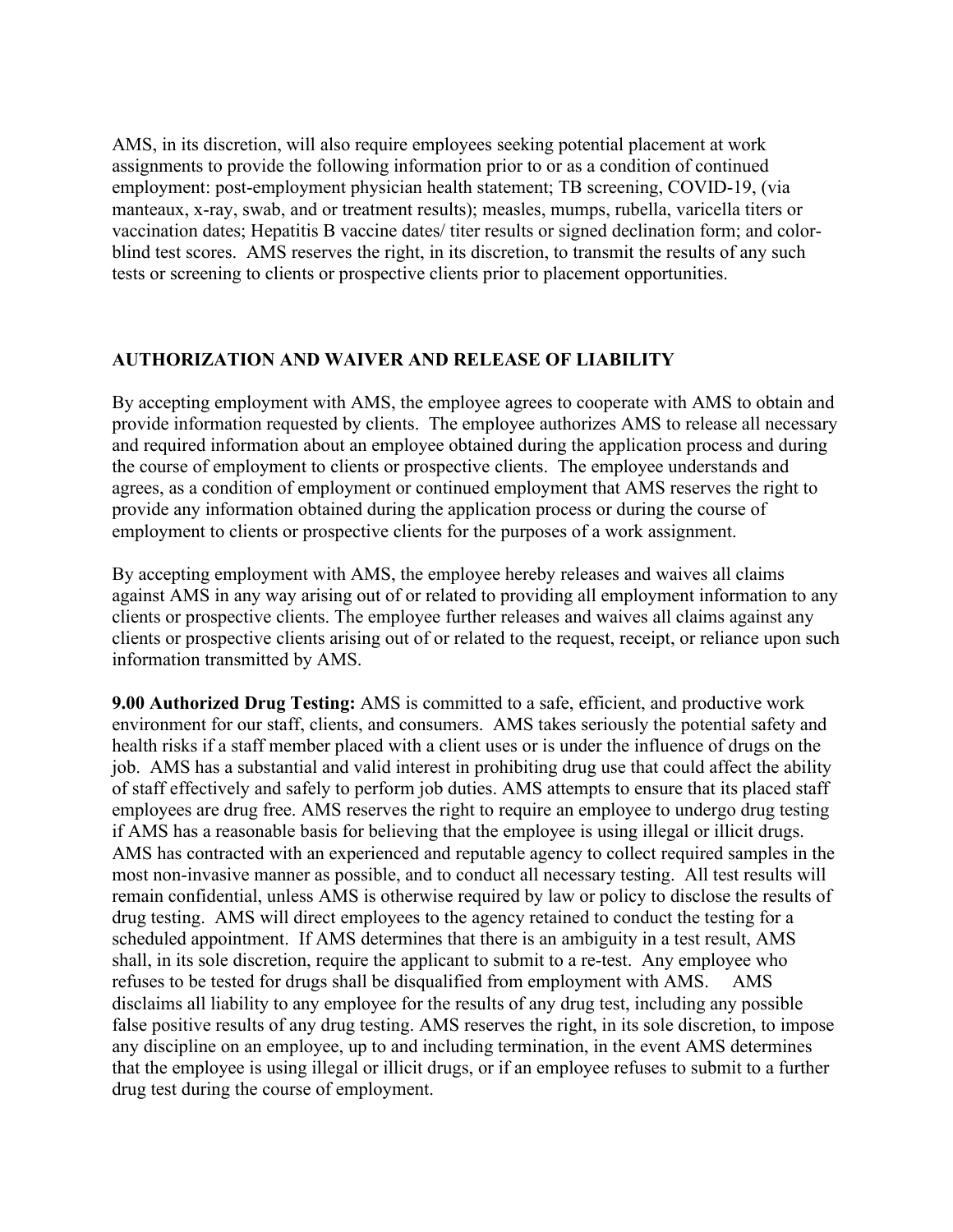This policy is not intended and shall not be construed as an employment agreement or contract and, shall not create any right to continued employment. AMS retains the right to amend or change this policy at any time and without prior notice.

**10.00 Employee Record Maintenance:** Employees are responsible for **maintaining current**  licensing, certification, medical, employment, and personnel records with AMS throughout the duration of their employment.

**10.01 Document Expiration & Notification:** Those records that require specific scheduled updates during continuous employment with AMS include:

**Copy of current valid licensure/certification for state in which employee takes assignments. Copy of current valid CPR/BLS certification (License staff)**

**Skilled certification for those employees working in such units that require respective certification.**

**Copy of dated documentation of Tuberculosis screening current within one year of hire date for a PPD test or a negative chest x-ray [with documentation of a previously positive PPD]**

**Updated yearly skilled check list and job description.**

HR Director may contact employees prior to expiration of documents to request updates. Any delay beyond an expiration date in providing requested documentation might result in disciplinary action, including, but not exclusively, assignment eligibility, employment postponement, or termination.

**10.02 Personnel File Non-Expiration Documents:** Those records that do not require standard updates, but that may require periodic updates during continuous employment with AMS, include: Application for Employment Employment / Work History Professional references Health Information Privacy & Consent Confidentiality Statement Documentation of immunity for Rubella, Mumps, Varicella, and Hepatitis B. Job Safety Quizzes and Acknowledgement Handbook Acknowledgement

**10.03 Health Information Privacy:** With the passage of the Health Insurance Portability and Accountability Act of 1996 (HIPAA), personally identifiable healthcare records came under a new and heightened level of confidentiality. In the regular course of business, AMS interacts and communicates directly with candidates who may share their personally identifiable information. In turn, we collect, store, and process the information electronically and/or manually. With the belief that it is a person's right to have their personal information kept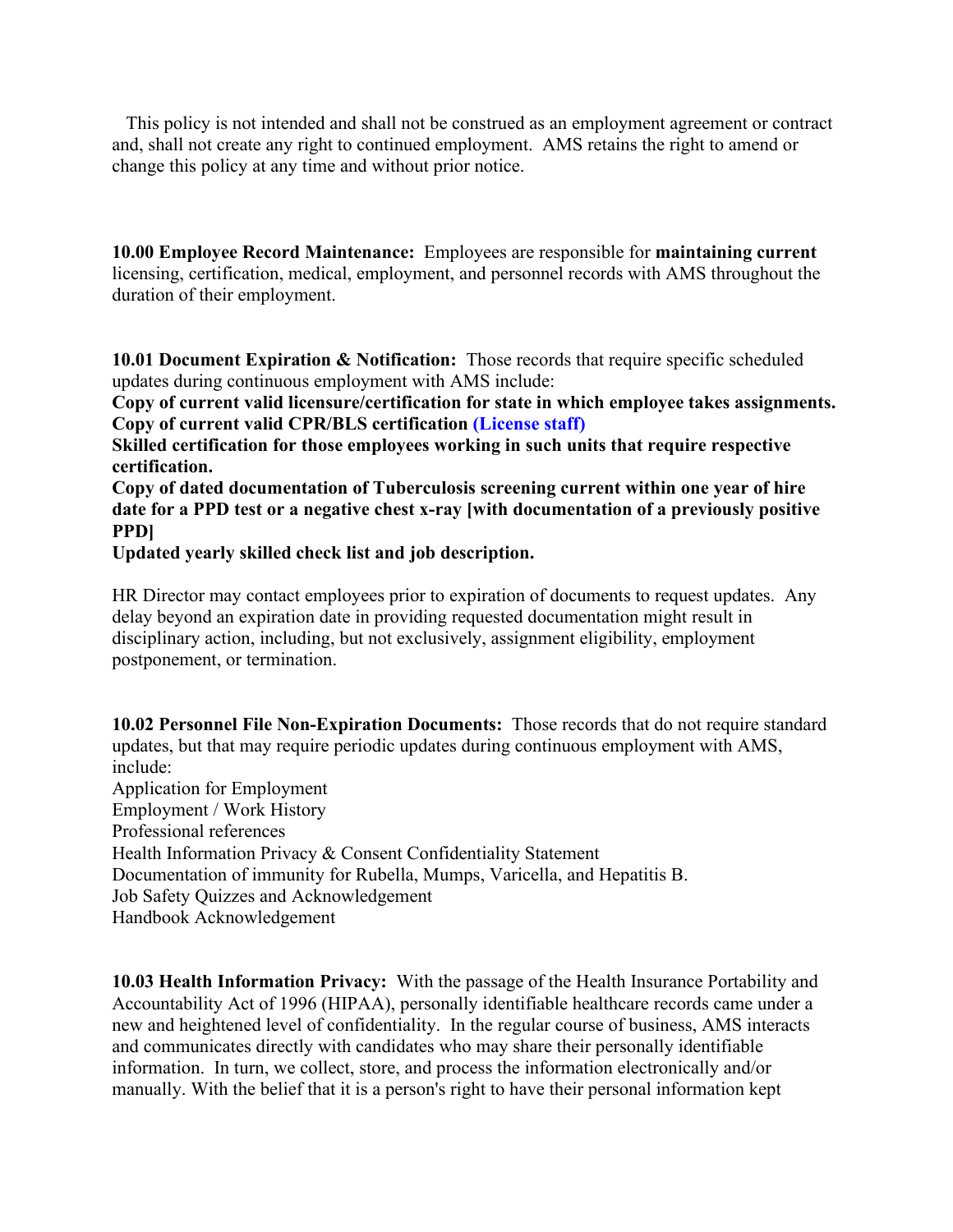private, AMS conducts business with respect for and in compliance with all applicable health information privacy laws, including but not limited to HIPAA. We respect our legal obligation to implement privacy procedures and technical security measures to keep personal information private and secure. As we are obligated to give all employees notice of our privacy practices, this statement describes how our staff may use and disclose medical information and how an employee may get access to this information and relative accounting.

**10.04 Health Information** that may be required: For employment through AMS, "health information" includes the following items that we request on behalf of our facility clients:

Documentation used to prove immunity to measles, mumps, and rubella [laboratory titers or records of MMR injection(s)]

Documentation used to prove immunity to varicella [laboratory titer, record of Varimax immunization, or immune by history statement]

Documentation used to prove immunity to HBV [laboratory titer or record of HBV immunization series] or a declination statement thereof.

Annual tuberculosis screening [PPD test results or chest x-ray reading] Pre-employment drug screening

**10.05 Modifications to Privacy Policy:** AMS reserves the right to change this statement at any time in compliance with and as allowed by law. If we make any changes, the new policies and protocols will apply to all health information that we already have as well as to such information that we may generate or request in the future. We will send out notices of any changes via mail and post them in our office and on our website [www.allmedstaffingofnewengland.com](http://www.allmedstaffingofnewengland.com/)

**10.06 Access to Personal Health Information:** The law gives employees many rights regarding personal health information. An employee may request photocopies of his/her personal health information, an amendment to any incorrect or incomplete information, additional copies of the general notice, or a list of the disclosures made of her/his health information.

**11.00 Confidentiality:** Employees shall consider any patient information, client business practices, as well as the terms of an assignment agreement through AMS strictly confidential. At no time during your assignment should you discuss your rate of pay, bonuses, or any other form of compensation while on the grounds of our client facilities. Any employee of AMS who violates this policy will be subject to disciplinary action, including possible employment termination.

**12.00 Facility-specific Policies & Procedures:** Since each facility to which you may visit will have its own set of rules and regulations, we ask that you clarify their policies during orientation at their facility. This inquiry will help you to feel more relaxed and make for an enjoyable assignment as well as set the standards you have for future assignments.

**13.00 Floating:** AMS feels that all nurses share the same basic skills that all licensed nurses should be able to perform such as: starting IV's (RNs & IV Certified LPNs Only), inserting a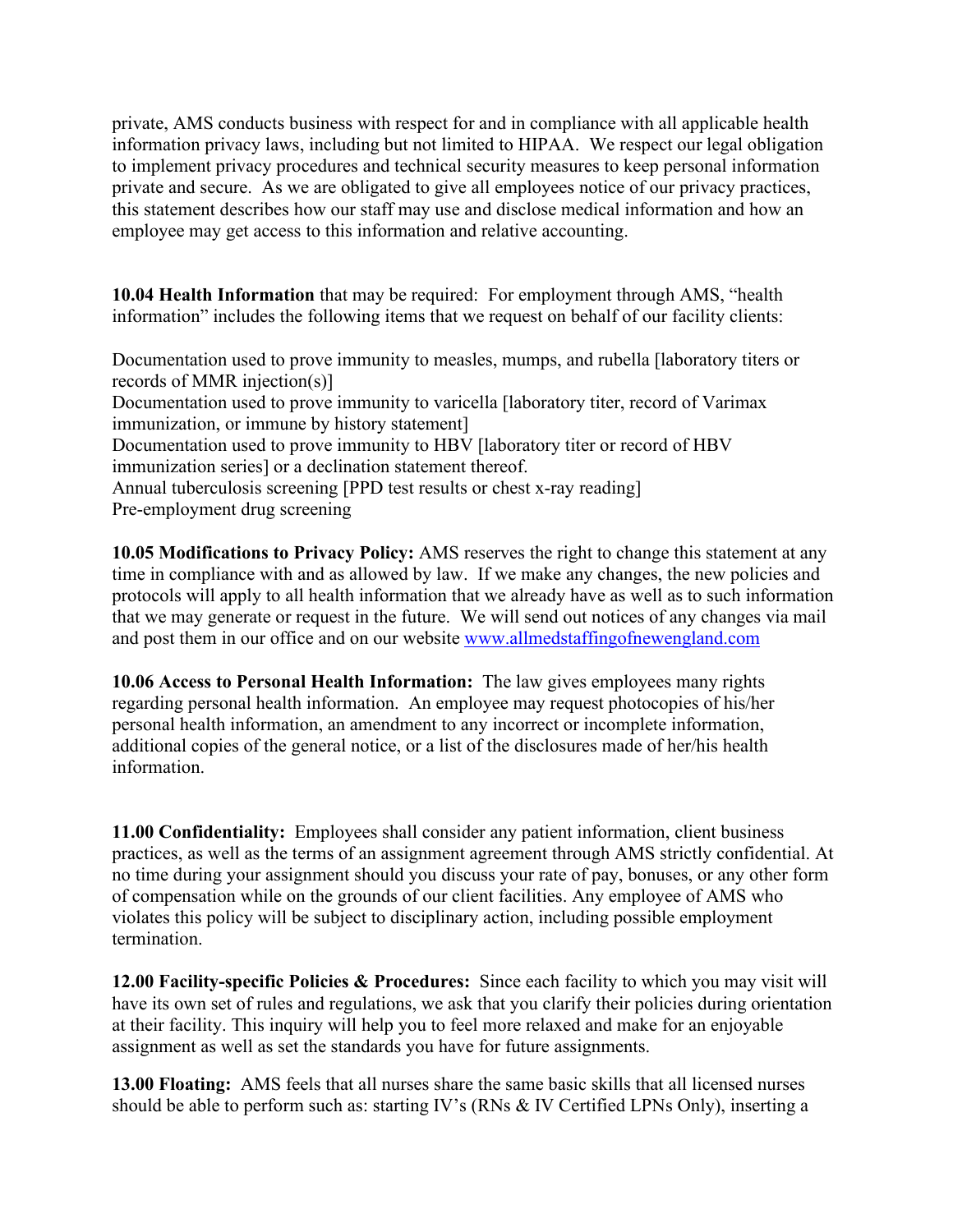Foley, administering medications, conducting physical assessments, obtaining medical history on admissions, ambulating, helping with the bathroom, bathing, checking vital signs. Should you be floated to another area outside of the regularly scheduled units, and you are not comfortable or familiar with assuming the role in that area based on the skill set required for that area, we would not expect you to function in that capacity. We would expect you to be available to help with the basic nursing skills that you are competent to perform and/or assist in taking a lighter load of patients (i.e., 2-3 on a MS unit) instead of the full load required by the staff. If at any time during your assignment a client representative requests that you function in a role you believe outside of your capacity or training, contact your AMS Supervisor immediately.

**14.00 Dress Code:** Appearance impacts the way a client responds to you. While on duty, All Med Staffing of New England employees will always strive for a professional standard of appearance. Clothes and shoes must be neat and clean.

# **General Guidelines**

It is expected that only wedding rings and watches be worn and no other jewelry when on duty, please be careful of your rings as they can cause bruising.

Name badges must always be worn while on duty.

Hair, which is shoulder length or longer must be tied back.

Men may wear beards and mustaches, provided they are neat in appearance.

**No sweatpants, spandex, jeans, halter-tops or shorts may be worn.** 

Scrubs required on all assignments unless otherwise directed by your supervisor.

# **Closed-toed, supportive shoes must be worn.**

Clipped, groomed fingernails, artificial nails sports length.

#### **Tattoos must be covered at client's request.**

No perfumes or colognes should be worn while on assignment.

Each of these requirements has safe client care and professional image as the goal.

# **NOTE: Certain health care facilities may have more specific dress code requirements. These must be followed if you are scheduled on these assignments.**

**15.00 Cell Phone Usage** AllMed Staffing is a **cell phone free agency**. When you are at work, you must have your cell phone turned off and placed in your personal belongs. You can access your phone when you are on break. Please make sure all your emergency contacts (family, childcare etc.) have our office number 894-5833. They can call 24 hrs. If they should need you in an emergency. We will contact you immediately if we receive an emergency call for you.

**16.00 Ongoing prevention of communicable diseases is also a priority with AMS.** It is the responsibility of each staff member to adhere to the CDC guidelines for hand hygiene. Hand washing and the use of antibacterial hand sanitizers is an essential element to prevent the spread of disease and must be practiced by all employees. It is also the responsibility of the AMS staff member to familiarize themselves with the products available at each facility to maintain optimum hand hygiene.

# **CDC Hand Hygiene Guidelines Fact Sheet**

Improved adherence to hand hygiene (i.e., hand washing or use of alcohol-based hand rubs) has been shown to terminate outbreaks in health care facilities, to reduce transmission of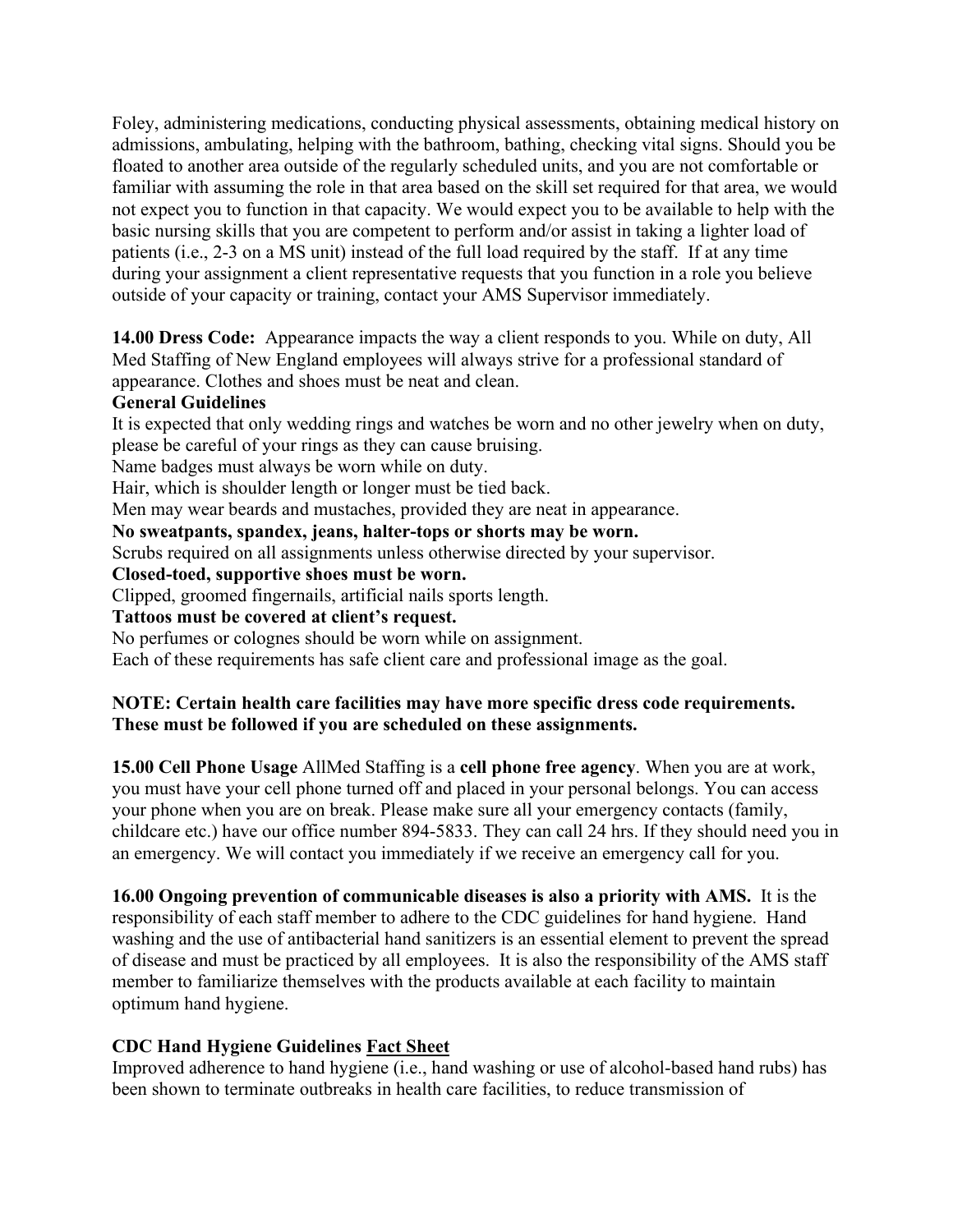antimicrobial resistant organisms (e.g., methicillin resistant staphylococcus aureus) and reduce overall infection rates.

CDC is releasing guidelines to improve adherence to hand hygiene in health care settings. In addition to traditional hand washing with soap and water, CDC is recommending the use of alcohol-based hand rubs by health care personnel for patient care because they address some of the obstacles that health care professionals face when taking care of patients.

Hand washing with soap and water remains a sensible strategy for hand hygiene in non-health care settings and is recommended by CDC and other experts.

**When health care personnel's hands are visibly soiled**, they should wash with soap and water. The use of gloves does not eliminate the need for hand hygiene. Likewise, the use of hand hygiene does not eliminate the need for gloves. Gloves reduce hand contamination up to percent to 80 percent, prevent cross-contamination and protect patients and health care personnel from infection. Hand rubs should be used before and after each patient just as gloves should be changed before and after each patient.

**When using an alcohol-based hand rub**, apply product to palm of one hand and rub hands together, covering all surfaces of hands and fingers, until hands are dry. Note that the volume needed to reduce the number of bacteria on hands varies by product.

Alcohol-based hand rubs significantly reduce the number of microorganisms on skin, are fast acting and cause less skin irritation.

**Health care personnel should avoid wearing artificial nails** and keep natural nails less than one quarter of an inch long if they care for patients at high risk of acquiring infections (e.g. Patients in intensive care units or in transplant units

When evaluating hand hygiene products for potential use in health care facilities, administrators or product selection committees should consider the relative efficacy of antiseptic agents against various pathogens and the acceptability of hand hygiene products by personnel. Characteristics of a product that can affect acceptance and therefore usage include its smell, consistency, color, and the effect of dryness on hands.

**As part of these recommendations**, CDC is asking health care facilities to develop and implement a system for measuring improvements in adherence to these hand hygiene recommendations. Some of the suggested performance indicators include periodic monitoring of hand hygiene adherence and providing feedback to personnel regarding their performance, monitoring the volume of alcohol-based hand rub used/1000 patient days, monitoring adherence to policies dealing with wearing artificial nails and focused assessment of the adequacy of health care personnel hand hygiene when outbreaks of infection occur.

Allergic contact dermatitis due to alcohol hand rubs is very uncommon. However, with increasing use of such products by health care personnel, it is likely that true allergic reactions to such products will occasionally be encountered.

**Alcohol-based hand rubs** take less time to use than traditional hand washing. In an eight-hour shift, an estimated one hour of an ICU nurse's time will be saved by using an alcohol-based hand rub. These guidelines should not be construed to legalize product claims that are not allowed by an FDA product approval by FDA's Over-the-Counter Drug Review. The recommendations are not intended to apply to consumer use of the products discussed.

**All COVID-19** CDC guidelines and client rules and regulations must be followed.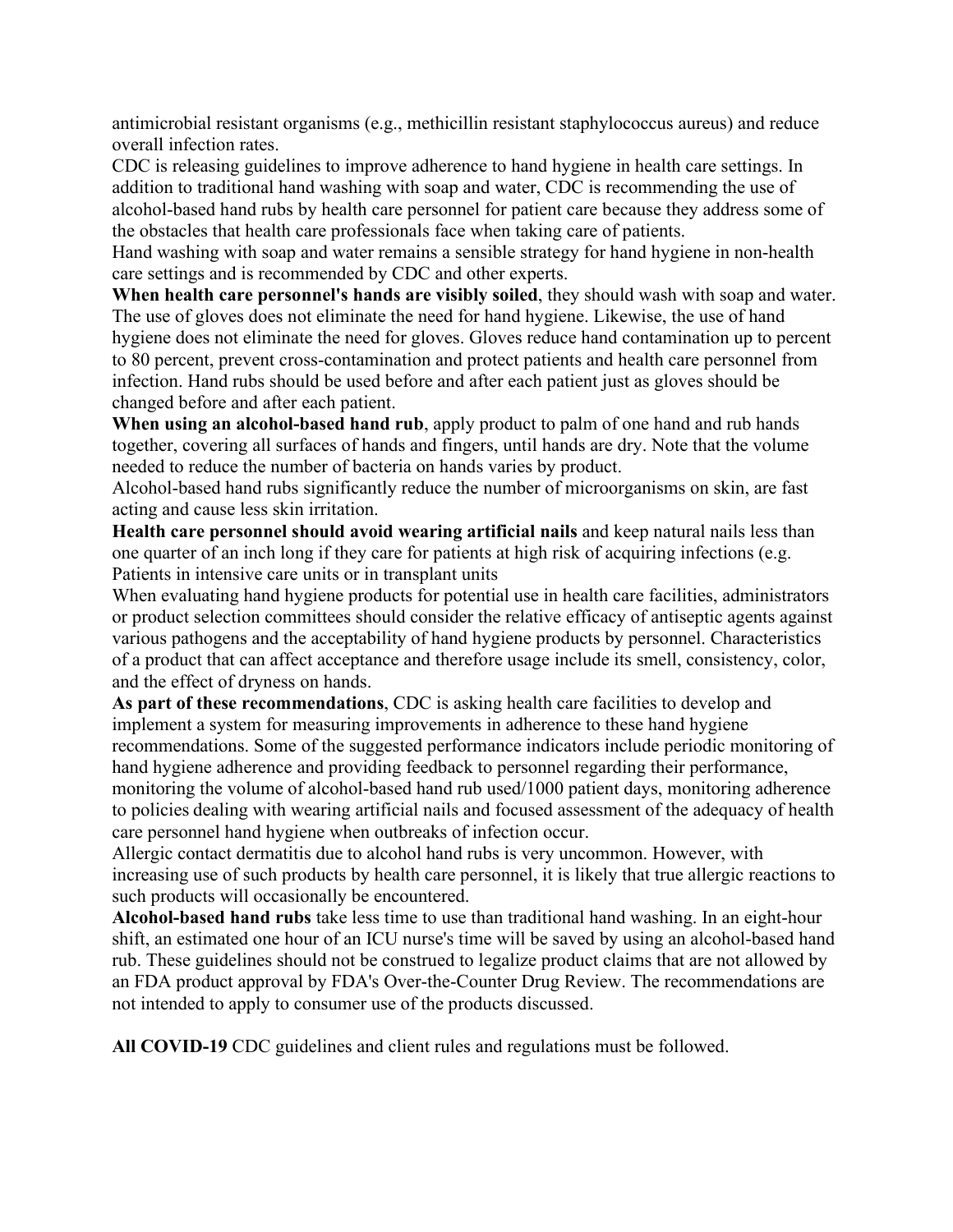# **Airborne and Droplet Precautions**

Use Airborne and Droplet Precautions to prevent spread of infectious particles or droplets through the air, such as Tuberculosis (TB).

**Airborne Precaution** requires special air handling and ventilation.

TB Infection- means the person carrying TB germ but is not actively ill and cannot infect others. TB Disease- means the person has active infection and symptoms such as cough, fever, weight

loss, loss of appetite, night sweats, coughing blood and chest pain when coughing. These persons can infect others when coughing, sneezing, talking, or singing.

TB infection is diagnosed by a simple skin test.

TB is spread through air currents.

**Persons with HIV** infection are at higher risk for developing TB.

**Persons with TB** may need to take a combination of several TB drugs if there are drug resistant strains present.

Suspected or known TB patients are placed in a private room on Airborne Precautions.

All persons entering an Airborne Precaution room will wear NIOSH- certified respirators NOT a standard "surgical" mask.

**All persons entering** a Droplet Precaution room will wear surgical masks.

Patients on Airborne or Droplet Precautions will wear a surgical mask if transported out of room. Engineering controls may include negative pressure room, boots, hoods and tents, or ultraviolet lamps.

**Airborne and Droplet Precautions** are used in conjunction with Universal/ Standard Precautions.

Contact Precautions

**Use Contact Precautions** to prevent the spread of infection by direct contact with an infectious patient or a contaminated environment or object.

Follow Universal/ Standard Precautions.

**Use Contact Precautions for patients** actively infected or colonized with microorganisms that can be transmitted through direct or indirect contact.

Wear gloves and gowns when having contact with patient, equipment, or environment in Contact Precaution room.

**Wash your hands prior to leaving Contact Precaution room.**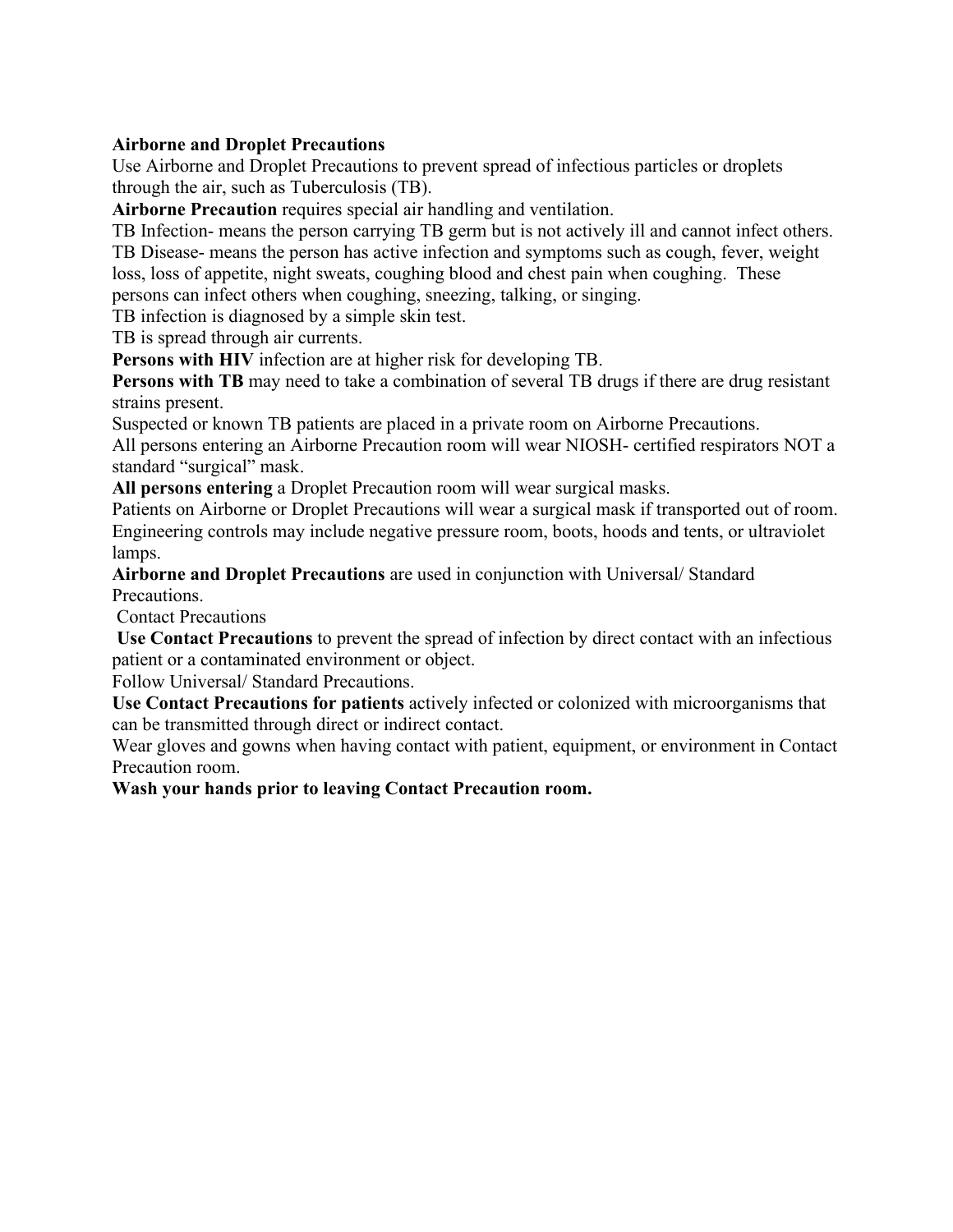#### **Fire Prevention and Life Safety**

If you discover a small fire that can be easily put out with an extinguisher or smothered with a blanket, put it out. If you are unable to put it out, follow R. A. C. E.

 $R =$  Rescue/ Remove anyone in the room

**A**= Activate the fire alarm system. Pull the nearest Pull Station and notify the switchboard (if applicable) of the exact location and nature of the fire.

**C**= Contain the fire door by closing all doors, windows, and corridor smoke doors.

 $E =$  Evacuate as directed by the person in charge.

# **Fire Extinguisher:** Use the PASS method

P= Pull Pin (extinguisher should be on the ground)

- **A**= Aim nozzle at the base of the fire
- **S**= Squeeze extinguisher handle
- **S**= Sweep nozzle back and forth until the fire is out

#### **Evacuation Route:**

**16.01 "DO NOT USE" List:** The official "Do Not Use" List is a listing of abbreviations, symbols and acronyms which are **NOT** to be used by health care providers.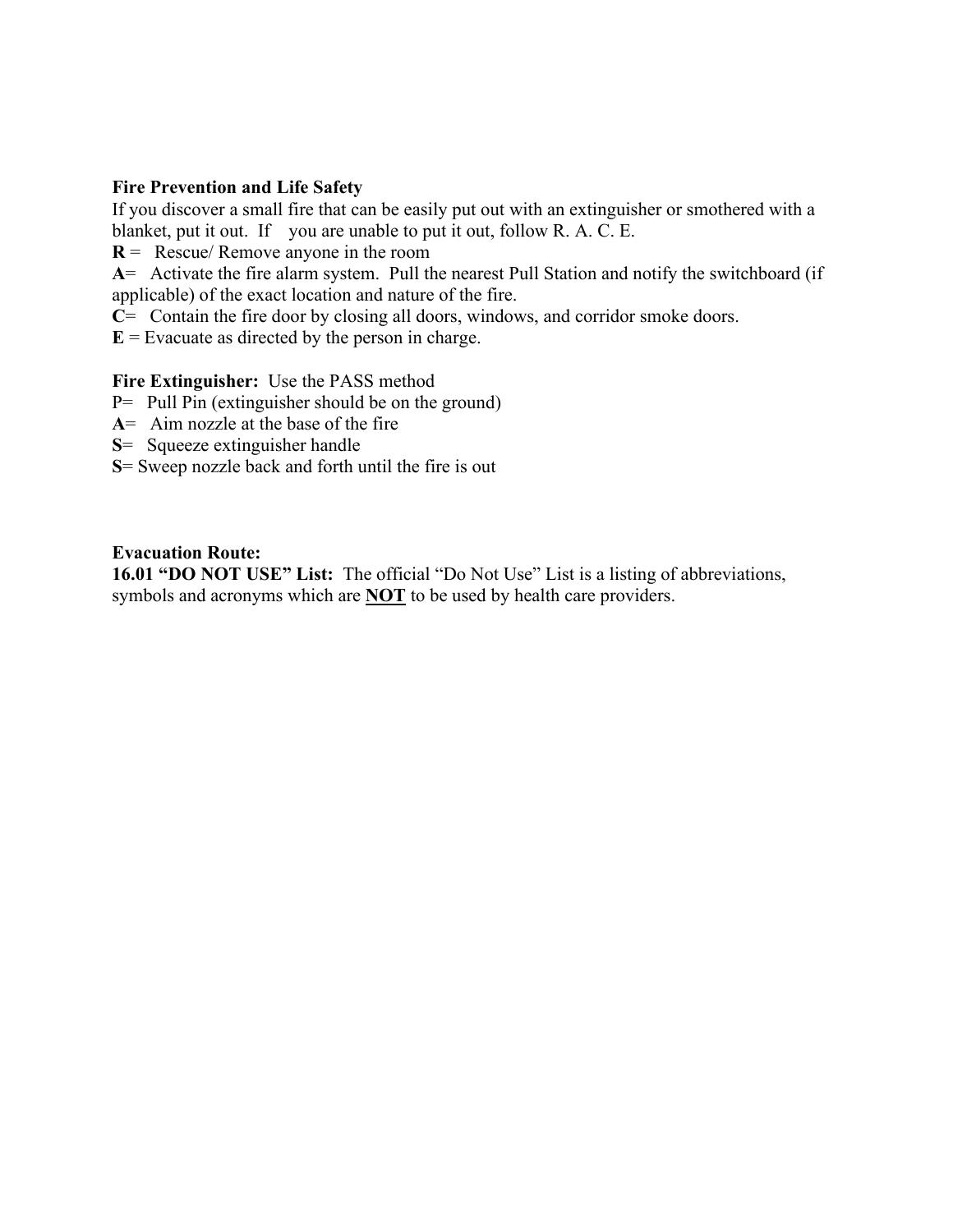# Patient Bill of Rights

You have the right to reasonable access to care that is considerate and respectful of your values and beliefs.

You have the right to privacy and security. The facility, your doctor, and health care professionals will protect your privacy and security as much as possible and preserve confidentiality of all records pertaining to your treatment.

You have the right to be well informed by your doctor/designee about your illness, possible treatments, likely outcomes, and any unanticipated outcomes. You and members of your family are encouraged to participate in decisions regarding your care by asking questions and seeking clarification on issues with your doctor. You have the right to know the names and roles of people treating you. You have the right to exclude all family members from participating in your health care decisions.

You have the right to participate in ethical questions that arise during your care and to satisfactory resolution of conflicts and problems regarding your facility stay and care.

You have the right to refuse any treatment to the extent permitted by law. Should you refuse recommended treatment, you will receive other needed and available care.

You have the right to have your pain treated effectively and in a timely manner while you are a patient in the facility.

You have the right to advance directive, such as a Living Will or Durable Power of Attorney for Health Care. These documents express your choices about future care or name someone to decide if you cannot speak for yourself. You should provide copies of your written advance directive to the facility, family member(s) and doctor.

You have the right to expect that the facility will deliver the necessary medical services to the best of its ability. Treatment, referral, or transfer may be recommended. If transfer is recommended, you will be informed of the need for and alternatives to such a transfer.

You have the right to be informed of realistic care alternatives when facility care is no longer appropriate. You have the right to consent or decline participation in research and experimentation projects. Declining participation will in no way compromise your access to services.

You have the right to be informed about and have access to protective services, such as guardianship and advocacy services.

You have the right to review your medical records and to have the information explained.

You have the right to know if the facility has relationships with outside parties that may influence your treatment and care. These relationships may be with educational institutions, other health care providers or insurers.

You have the right to be informed about facility rules and regulations that can assist in resolving problems and conflicts concerning your facility visit and care.

You have the right to be informed about facility rules that affect your treatment and be allowed to review and receive explanation on charges and payment methods.

You have the right to medical care and to exercise your rights without regard to gender, culture, economic, educational, or religious background or the source of payment for care.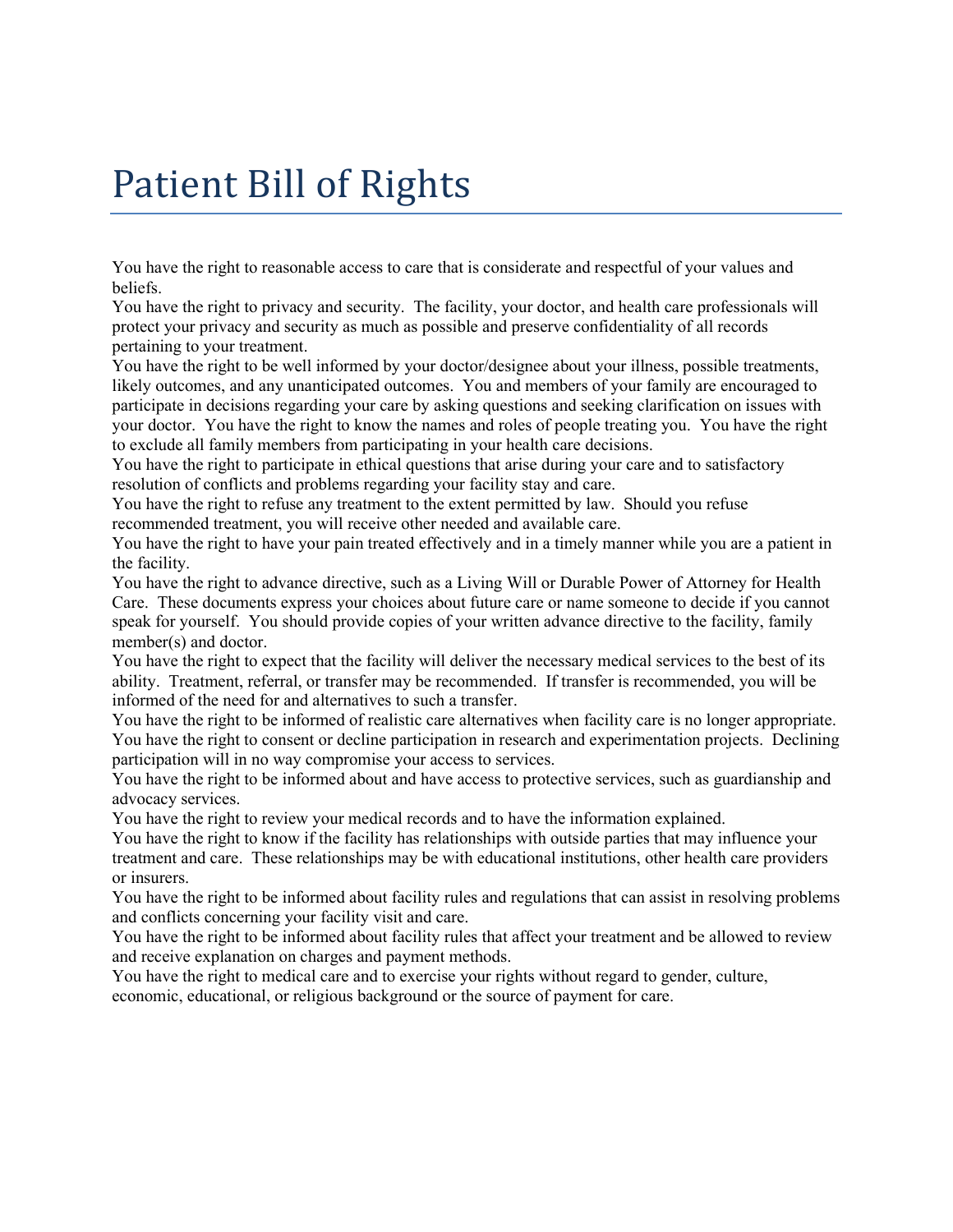# **17.00 Scheduling/Availability**

All Med Staffing schedules its employees according to their availability and choice of assignments. We request that you call in your availability, daily, weekly, or monthly to your coordinator. Please update your coordinator with any availability changes. Regular communication with your coordinator will ensure that you are offered the assignments you prefer. AMS does not guarantee assignments, or a minimum number of hours per week. Employees that fail to contact AMS for assignments within a month will be deemed to have voluntarily terminated their employment. If you need an extended amount of time off, please put in writing to the scheduling coordinator the time needed and reason. Employees are required to contact AMS prior to filing any unemployment claim.

It is important that you accept only assignments that you are confident you can complete. If you are not certain that you can fulfill a commitment, please do not accept the assignment until you are certain you can meet your commitment. **Three unexcused absence** is grounds for termination.

Your Staffing Coordinator handles scheduling of all assignments. If a client/facility requests that you return, notify AMS immediately so that we may schedule you properly. If you arrive at your assignment and the client/facility tells you your services are not needed, call AMS immediately. If something is not correct with your schedule, or there is a conflict, please bring it to the attention of your Staffing Coordinator immediately.

When you are away from your telephone for several hours, especially before a scheduled assignment, please contact AMS at least **two (2) hours** before your scheduled assignment to verify the assignment. We have probably been trying to reach you. Failure to do this will result in you not being paid for showing up at an assignment that was cancelled.

# **Show up is paid if you call from the facility where you showed up. Show up will not be paid if you do not call in before you go home, or you do not take another assignment offered to you.**

Promptness and dependability are important when you work for All Med Staffing. Be sure to allow plenty of time for parking and reporting to your assignment so that you are on the job and ready to work when your assignment begins.

When assigned to a facility, AMS employees must sign in/out at their assigned department. Employees must report to the nursing office or nursing supervisor at start of shift to obtain their respective assignment.

**17.01 Performance & Reliability Expectations**: All Med Staffing considers employee cancellations a serious matter. If any emergency arises and you cannot fulfill your commitment to the client/facility and AMS you must notify us immediately. You must speak directly with a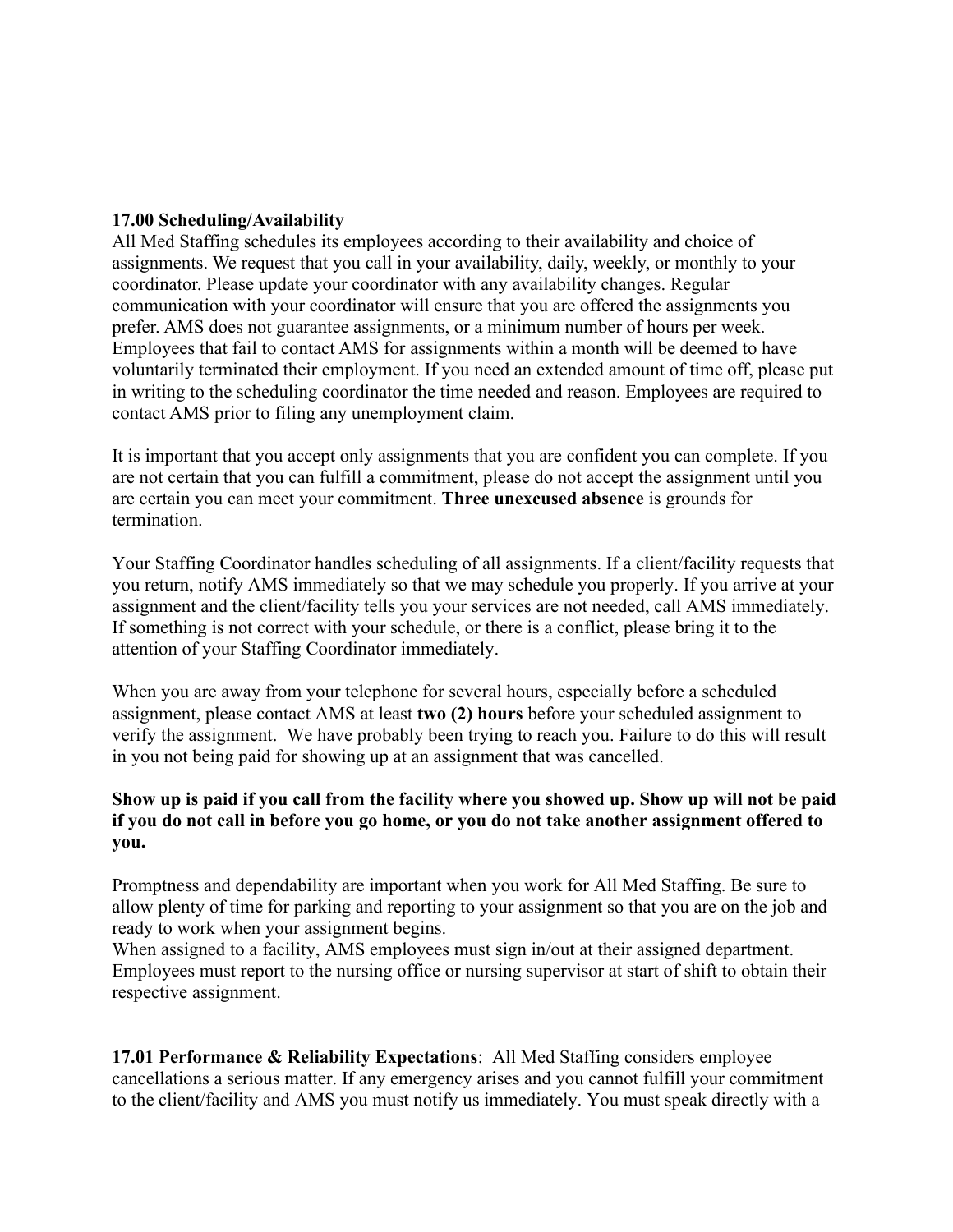Supervisor or the on-call coordinator after business hours; someone will return your call within 15 minutes**. Please give eight hours'(8) notice, when possible, four hours minimum for any cancellation. Staff are not permitted to contact the facility directly.**

Remember, when you accept an assignment, you have made a commitment to the client/facility and All Med Staffing. Cancel only in an emergency and give AMS as much notice as possible so that we can schedule someone else to assume your assignment. Any employee with one (1) unexcused absence within a ninety (90) day period will be counseled and may be placed on probation. The employee must not cancel an assignment for the next 60-day period to be removed from the probation status. Unexcused absences include transportation problems, social obligations, and other personal problems. **Three unexcused absence** is grounds for termination.

**A "NO CALL/NO SHOWS"** (failure to arrive at a scheduled assignment and not notifying All Med Staffing) is **grounds for immediate termination**. Any exception to this rule can only be made after a formal meeting with the Manager at which time a final decision will be made at the sole discretion of AMS.

In the event of inclement weather (snowstorm), please make every safe effort to fulfill your commitment. Late service, in this instance, is better than no service. We ask that you take every precaution possible in preparing for inclement weather.

#### . **DO NOT WALK-OFF OR LEAVE AN ASSIGNMENT FOR ANY REASON**

**18.00 Complaints:** We value our reputation for holding a highly moral and ethical standard with integrity, professionalism, and understanding. We ask that as our representative, each employee avoid activities or situations that would compromise the reputation that each of us has worked so hard to achieve. Complaints about an employee will be required in writing with all appropriate documentation provided accordingly. We will research and discuss the situation with all parties involved and depending on the severity of the incident; an understanding may be reached which could result in:

Termination of all assignments with AMS, or

Termination of placement with that client, or

An arrangement will begin to resolve the misunderstanding between the client, AMS, and the employee.

**19.00 Job Safety Practices and Procedures:** A safe attitude means you recognize and appreciate risks. You are aware of potential accidents *before* they happen, and you make sure that they do not! The only person who can keep you safe every day on the job is YOU. AMS associates have a duty to comply with the following requirements:

Know the Code of Safe Practices for the general work area and for your job.

Comply with working conditions, safe work practices and personal protective equipment requirements for your job.

And/ or assigned client facility.

Always report all unsafe conditions or observations of neglect and/or abuse to your unit supervisor immediately.

Upon arrival at assignment, ask for a safety guide for the facility, including safety equipment and evacuation procedures.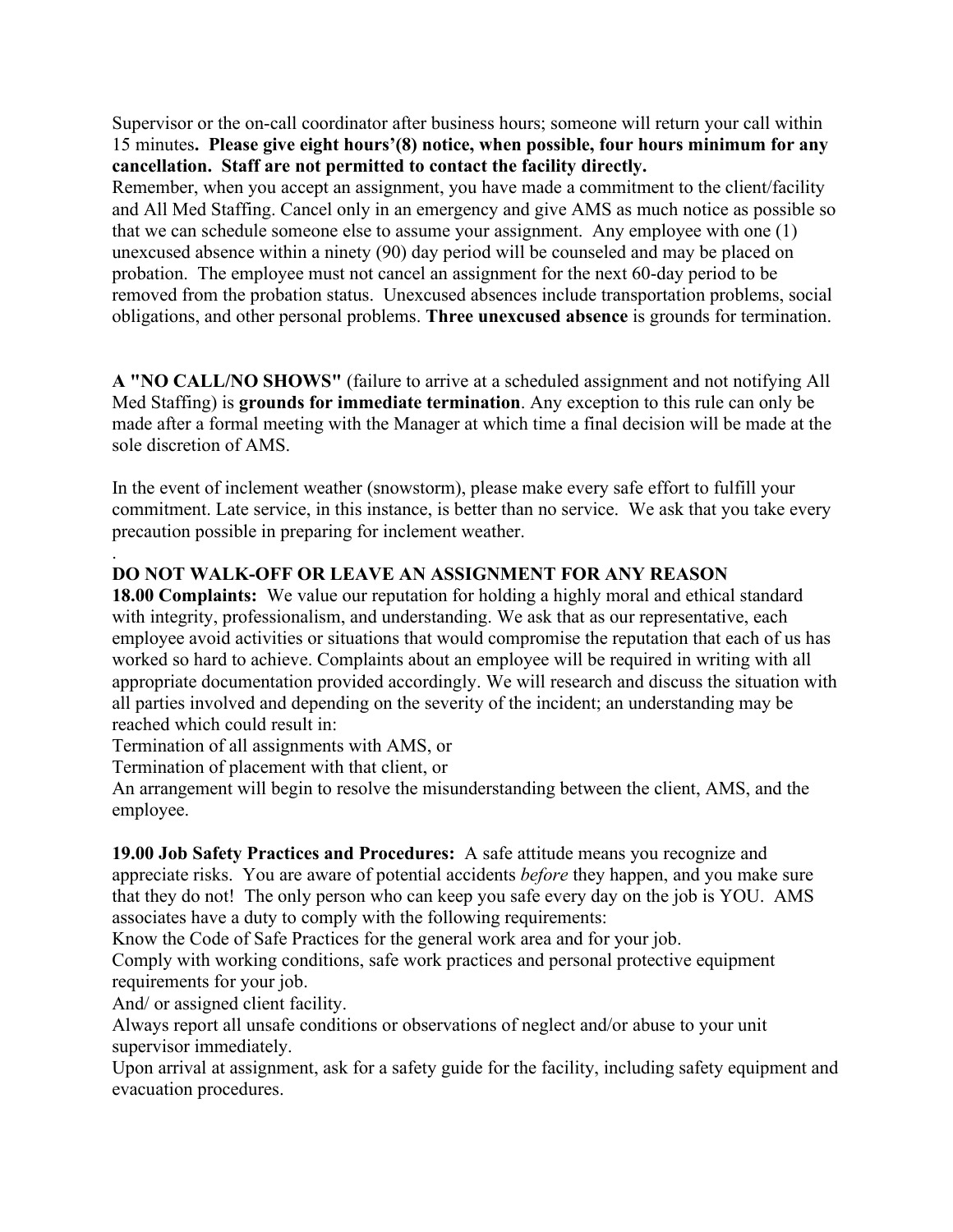Follow all safety and emergency policies and procedures of the facility that you learned in orientation.

Do not undertake a job that appears to be unsafe or use chemicals without understanding their toxic properties.

Do not undertake a job until you have received instructions as to what is required for that position.

Keep cuts and scrapes covered and notify your supervisor if skin rashes, lesions, or dermatitis may prevent you from working with patients or blood and body fluids.

Attend required facility-specific training and education programs.

# **Never lift a patient by yourself, under ANY CIRCUMSTANCES**

**19.01 Code of Safe Practices:** This code is general in nature and inclusive of many types of business activities.

All employees will follow these safe practices rules, render every possible aid to safe operations, and report all unsafe conditions or practices to their supervisor.

Supervisors will insist that employees observe and obey every rule, regulation, and order as it is necessary to the safe conduct of the work, and they will take such action as is necessary to obtain compliance.

Employees are not permitted to use alcohol and/or drugs in the workplace. Anyone known to be under the influence of alcohol and/or drugs will not be allowed on the job while in that condition and will be subject to disciplinary action.

No one will knowingly be permitted or required to work while his or her ability or alertness is so impaired by fatigue, illness, or other causes that they might unnecessarily expose that individual or others to injury.

Employees should be alerted to see that all guards and other protective devices are in proper places and adjusted and will report deficiencies promptly to the supervisor.

Approved safety shoes will be worn in specified work areas.

Horseplay and other acts that tend to endanger the safety or well-being of employees are prohibited.

Work will be well planned and supervised to prevent injuries when working with equipment and handling heavy materials. When lifting objects, employees should bend their knees and use the large muscles of the leg instead of the smaller muscles of the back.

Employees will not handle or tamper with any electrical equipment, machinery, or air or water lines in a manner not within the scope of their duties.

**19.02 Job Safety Considerations:** Make these commonsense rules a part of your job:

Maintain good housekeeping by keeping your work area clean and clear.

Familiarize yourself with all escape exits and the location of any emergency cutoff valves or switches.

Identify hazards before you start a job or procedure.

Respect all precautions - do not take chances.

Ask your clinical manager or senior staff person when you have questions.

Know in advance what could go wrong, and what to do about it.

Follow all warnings and instructions.

Read labels and MSDSs.

Use common sense - practice sensible, safe work habits.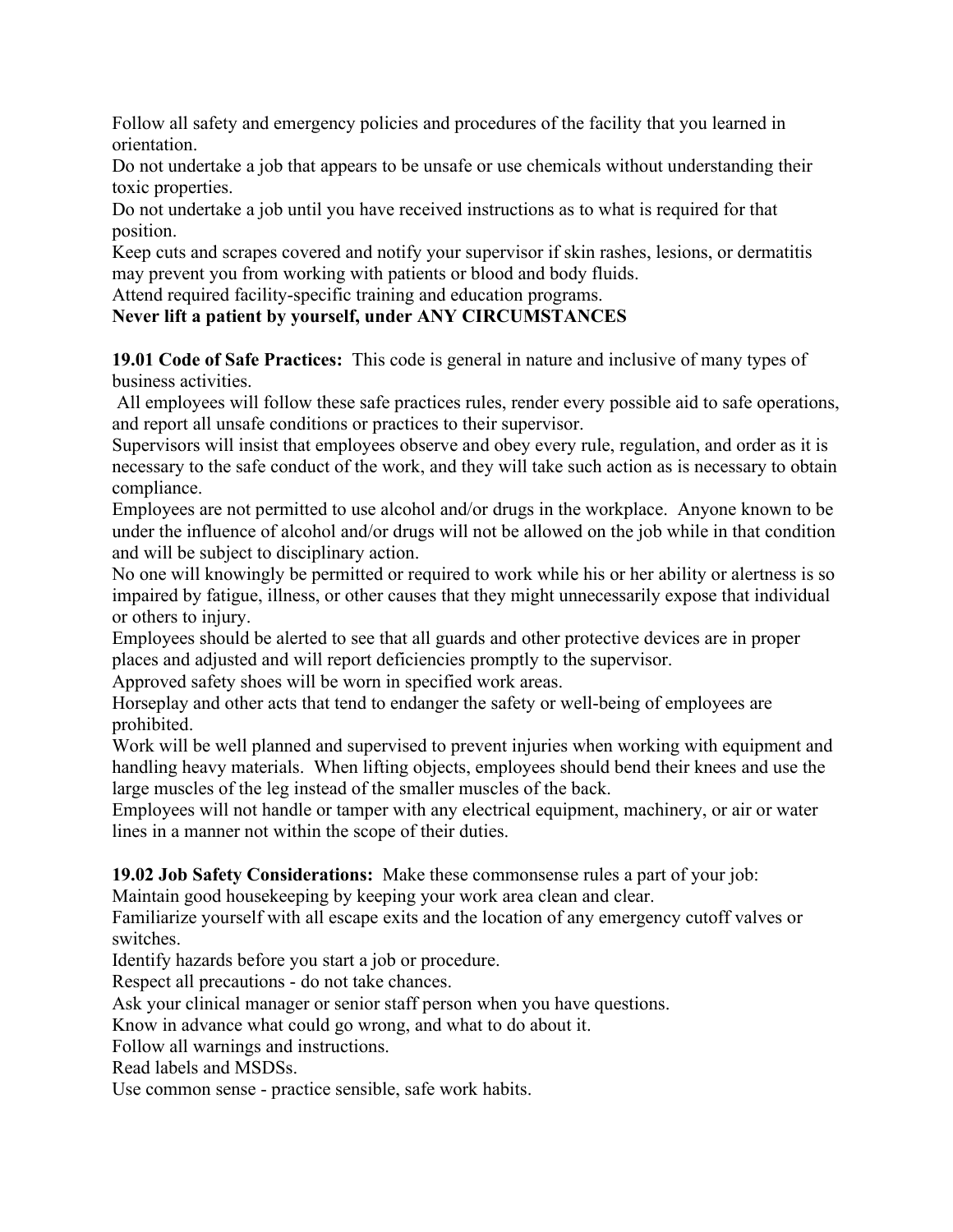Be aware of your surroundings and others around you.

Keep alert and observe all safety signs.

Never make changes on equipment to bypass safety devices. Do not tamper with controls or switches on any equipment unless you are authorized to do so.

Lift with your leg muscles, not your back, and have a firm grasp and footing before lifting anything.

Do not attempt to lift or move anything too heavy. Always ask for assistance if necessary. Comply with all posted personal protection equipment (PPE) notices.

Refrain from using cellular telephones at work since they may interfere with critical equipment. Avoid placing carts on both sides of hallways - traffic congestion may lead to accidents.

Wash your hands before entering and after exiting an examination or procedure room. Maintain good health and practice good personal hygiene.

The foregoing list highlights some of the most important and common safety rules for employees. However, this brief list is not intended as a substitute for the educational sections of this handbook or for the separate individual safety plans that our client facilities employ. These key safety rules are merely meant to emphasize some rules that should always be on the minds of any healthcare employees. Each client facility will have an infection control and hazard communications plan. Please refer to each client-specific plan for details.

**19.03 Job Injury Incident Reporting:** Any injury or illnesses suffered by an employee, even a slight one, must be reported to an AMS representative within 24 hours of the incident. If you receive an injury while on the job, follow the steps as outlined below.

Seek appropriate medical attention and follow the facility-specific injury on the job procedures. Contact the office by phone immediately.

You may be required to submit to a drug screening. If you refuse, you will automatically forfeit any workers compensation benefits and may be released from employment.

Follow up with the office if you lose any work due to the injury.

Failure to report your injury within 24 hours of the incident could affect your eligibility for benefits.

If you are exposed to blood or body fluids wash the exposed skin with soap and water. Flush eyes with at least one (1) liter of water. Always notify your unit supervisor of any exposure incident immediately. You must be evaluated and treated immediately. It is important to seek medical attention within two hours of the incident.

Any unexpected incident, sentinel event or event involving a patient, an error, injury, and exposure or safety hazard must be reported to the All-Med Staffing office within 24 hours of occurrence. A copy of an event or incident report generated at a client facility must be forwarded to the AMS branch office within 24 hours of the incident. Such events include but are not limited to personal injury, patient or visitor injury, exposure to blood or bodily fluids, medication errors, personal safety hazards or unusual occurrences. Any failure to report an event properly and promptly while on duty for AMS may result in disciplinary action. Medication errors will be investigated by the AMS Manager. Recurrent medication errors may require counseling and or re-education by the Manager at AMS. It is a requirement that all employees of All Med Staffing have current, legal licensure with the appropriate State Licensing Board. It is the policy of All Med Staffing **not** to employ individuals with suspended or probationary licenses.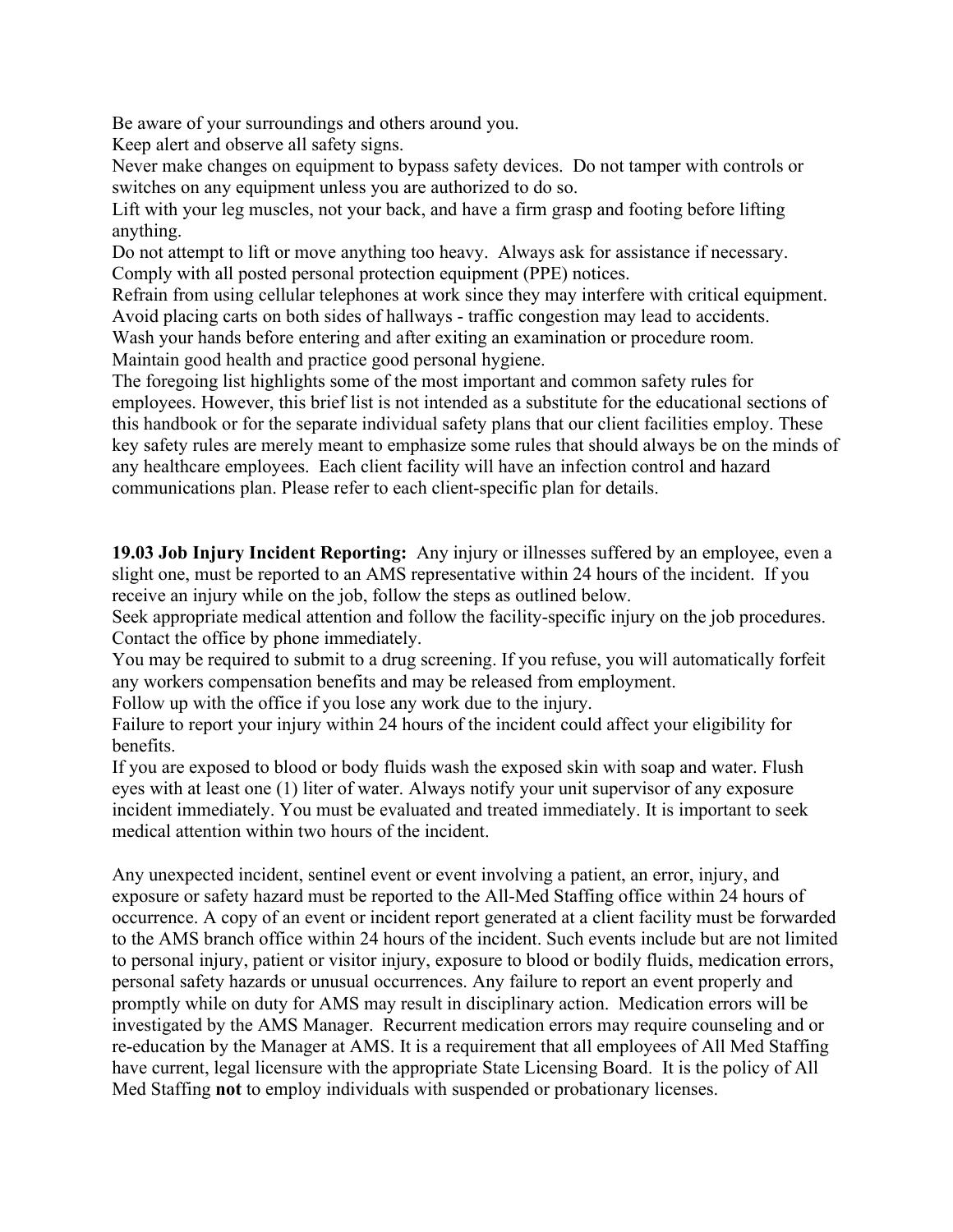#### **20.00 Timecards**

 All Med Staffing's work- week begins on the Day shift on Sunday and ends on the Night shift on Saturday.

Timecards are provided for you to sign in at the beginning of your shift out at the end of the shift and for your meal break. If meal breaks are not paid for by a facility, you are required to deduct ½ hour from your shift. Breaks must be taken in accordance with facility policy.

Be sure that an authorized individual (Charge Nurse, Nurse Manager) at the facility signs your time slip and or you have punched in and out correctly. Time slips that are not signed or initialed by the facilities where you do not punch will **NOT** be paid.

Please submit your time-slips on a weekly basis, this will ensure that you receive your paycheck in a timely manner.

Time- slips must be submitted to the office by **12n on Sundays** to be processed for payroll that week. Any time slip submitted after this deadline may be processed in the following week's payroll. Pay day is Thursdays of every week.

#### **21.00 Benefits and Bonuses**

All Med Staffing of New England offers the following benefits: Referral Bonus Earned time. State Farm/ Aflac (Ala carte Coverages to choose from) Benefits and bonuses are subject to change at any time, with or without notice. It is the responsibility of the employee to participate or not participate in any benefit or bonus plan. Requests for benefits or bonuses must be submitted for processing within thirty days of eligibility or be forfeited. Employees must have all credentials current and be in good standing with AMS to participate in the benefits and bonus programs.

#### **Referral Bonus Program**

Referral bonuses vary at times please refer to the office for details on this program.

#### **Earned Time Pay**

All Med Staffing is pleased to offer earned time pay to our employees. Employees earn **1 hour of paid time off for every 40 hours worked**. Employees will be paid the **average base rate** of pay according to wage scale. Employees must complete earned pay time slip and submit to office for processing and approval.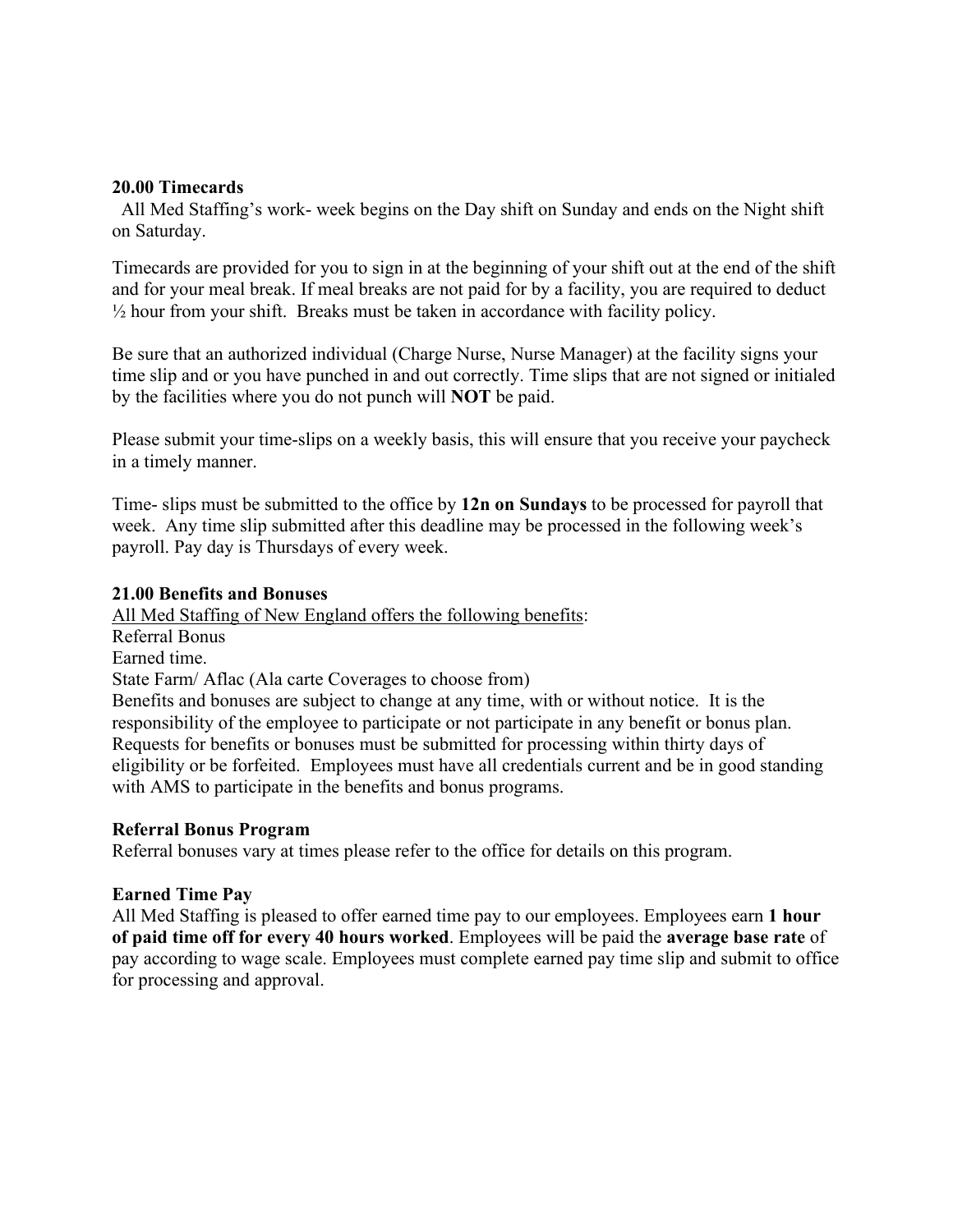# **All Med Staffing Homecare Workplace Standards**

# **Client Services**

All Med Staffing Services provides friendly, courteous, and professional customer services. All employees are expected to make client services the top priority in their daily job responsibilities.

# **No Smoking/Alcohol or Drug Use**

All Med Staffing provides a smoke and substances abuse free workplace. Smoking, intoxicating substances and illegal drugs of any kind will not be tolerated.

# **Accidents and Injuries**

Employees must report any accidents or injuries to their supervisor immediately so appropriate action may be taken.

# **Visitors**

Visits from friends and family are not allowed at client's homes.

# **Cell Phones**

AllMed Staffing is a cell phone free agency while you are working. You must have your cell phone turn off and placed in your personal belongings. Please make sure all your emergency contacts (family, childcare etc.) have our office number (207)894-5833. They can call 24 hrs. if they should need you in an emergency. We will contact you immediately if we receive an emergency call for you.

# **Usages of Client Property**

Employees are not allowed to use or borrow any property owned by client (examples: money, car, computer, pets etc.)

#### **Solicitation**

No solicitation or distribution of petitions in the client's home

#### **Postings**

All memorandums taken or hung in client's home must be approved by your supervisor.

#### **Theft/Abuse**

Theft or abuse of any kind will not be tolerated.

If you have questions or concerns regarding incident reporting protocols, please contact the HR Director.

**Handbook Acknowledgment**